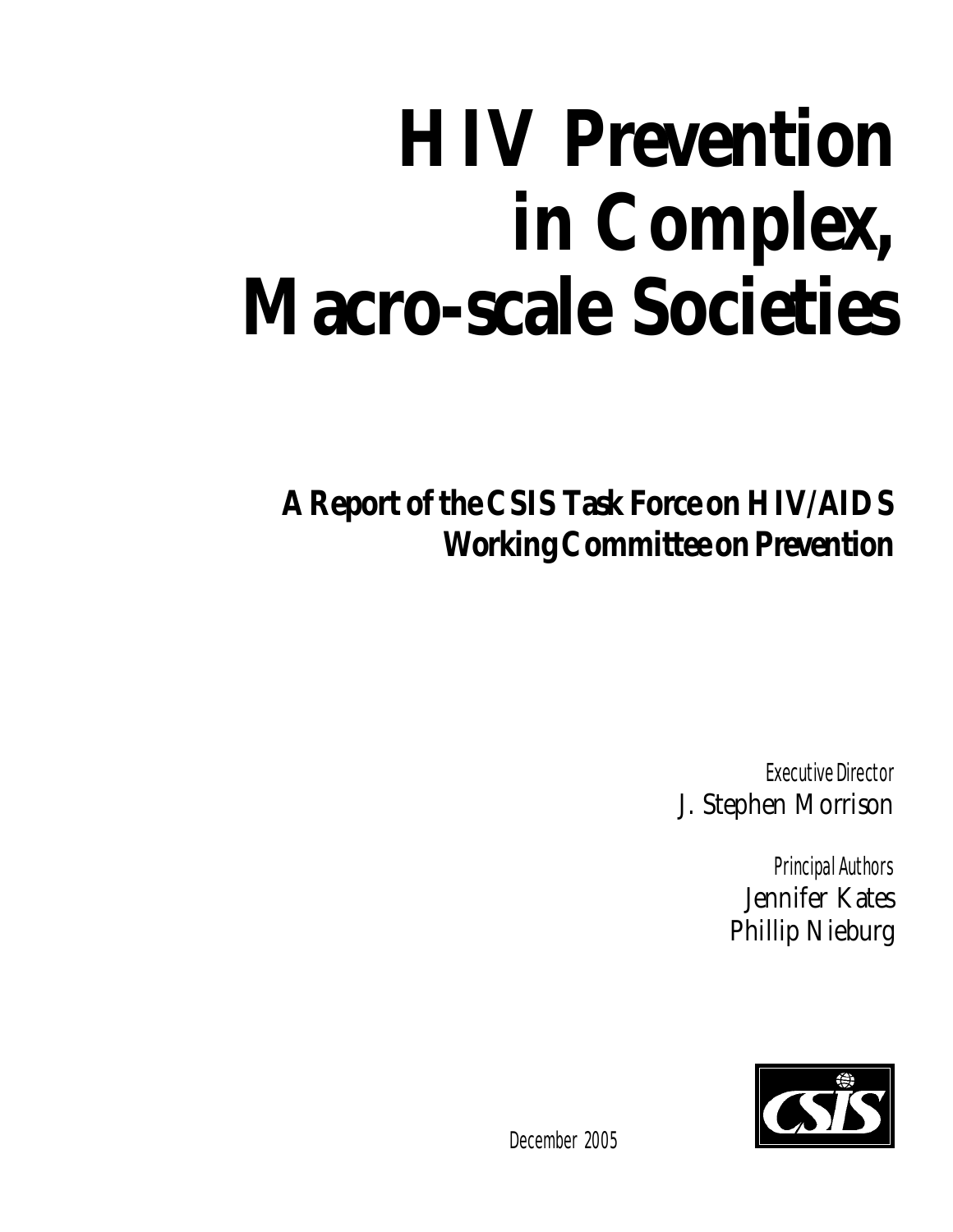#### **About CSIS**

The Center for Strategic and International Studies (CSIS) provides strategic insights and practical policy solutions to decisionmakers committed to advancing global security and prosperity. Founded in 1962 by David M. Abshire and Admiral Arleigh Burke, CSIS is a bipartisan, nonprofit organization headquartered in Washington, D.C., with more than 220 employees. Former U.S. senator Sam Nunn became chairman of the CSIS Board of Trustees in 1999, and John J. Hamre has led CSIS as its president and chief executive officer since 2000.

CSIS experts, working through more than 25 programs, conduct research and analysis and develop policy initiatives grouped under three themes:

*Defense and Security Policy.* Currently devoting over a third of its resources to security issues, CSIS has chosen to focus both on the traditional drivers of national security—defense policy and organization—and some of the most important new dimensions of international security, such as post-conflict reconstruction, proliferation, and homeland security.

*Global Trends.* A growing and more mobile population and advances in economics and technology have exposed the inability of nationally organized governments to respond to transnational challenges. A large number of international organizations, multinational corporations, and nongovernmental entities now exert significant influence over international affairs. CSIS examines not only how traditional nation-states themselves deal with problems that cross national boundaries, but also how they relate to this new and powerful group of actors.

*Regions.* CSIS is the only institution of its kind with resident programs on all the world's major regions. The programs enable CSIS to anticipate developments in key countries and regions across the world, especially as they affect global security.

CSIS does not take specific policy positions; accordingly, all views expressed herein should be understood to be solely those of the author(s).

© 2005 by the Center for Strategic and International Studies. All rights reserved.

Center for Strategic and International Studies 1800 K Street, N.W., Washington, D.C. 20006 Tel: (202) 775-3119 Fax: (202) 775-3199 E-mail: books@csis.org Web: www.csis.org/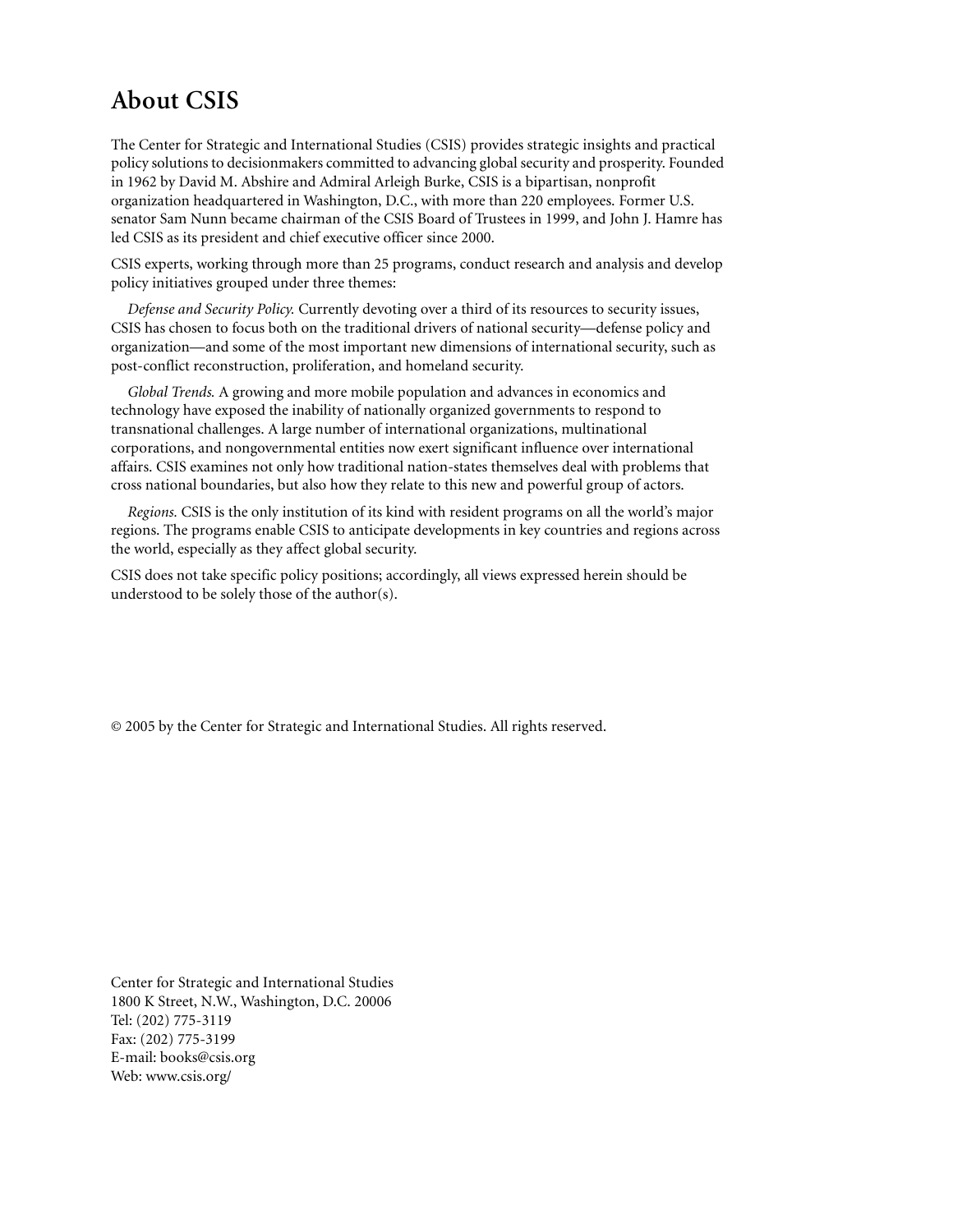#### **Contents**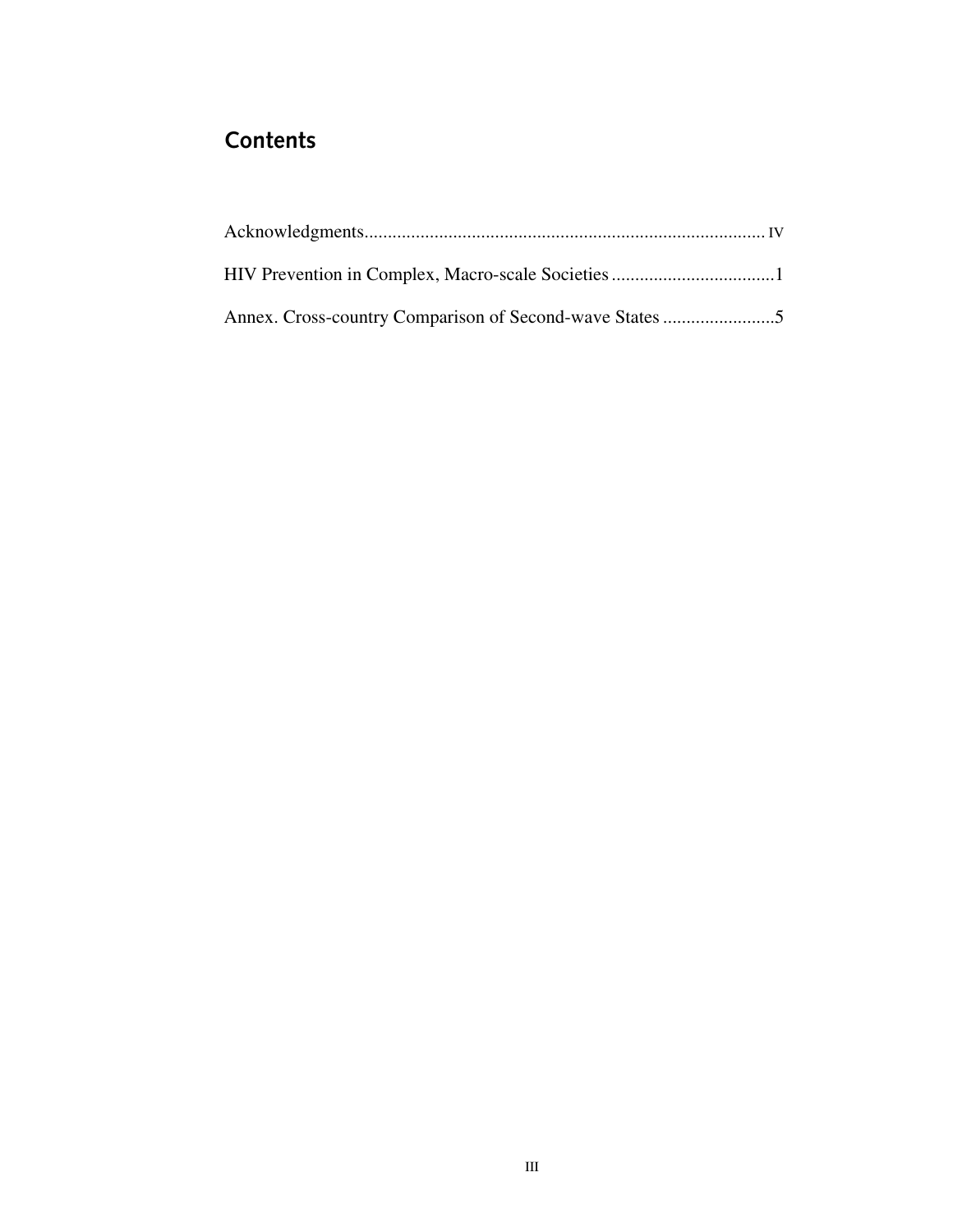#### **Acknowledgments**

This paper is the product of the CSIS Task Force on HIV/AIDS, Working Committee on Prevention. The working committee is cochaired by Jennifer Kates, vice president and director for HIV policy at the Kaiser Family Foundation, and Phillip Nieburg, senior associate with CSIS. A draft of this paper was presented at a task force conference entitled "The Second Wave of the HIV/AIDS Pandemic: China, Ethiopia, India, Nigeria, and Russia," on June 7, 2005.

The CSIS Task Force on HIV/AIDS is cochaired by Senators Bill Frist (R-Tenn.) and Russell Feingold (D-Wis.) and is funded by the Bill and Melinda Gates Foundation. Now in its second two-year phase, the task force seeks to build bipartisan consensus on critical U.S. policy initiatives promoting U.S. leadership in strengthening prevention, care, and treatment of HIV/AIDS in affected countries. CSIS is grateful to Senators Frist and Feingold for their leadership and to the Gates Foundation for its continued support and vision.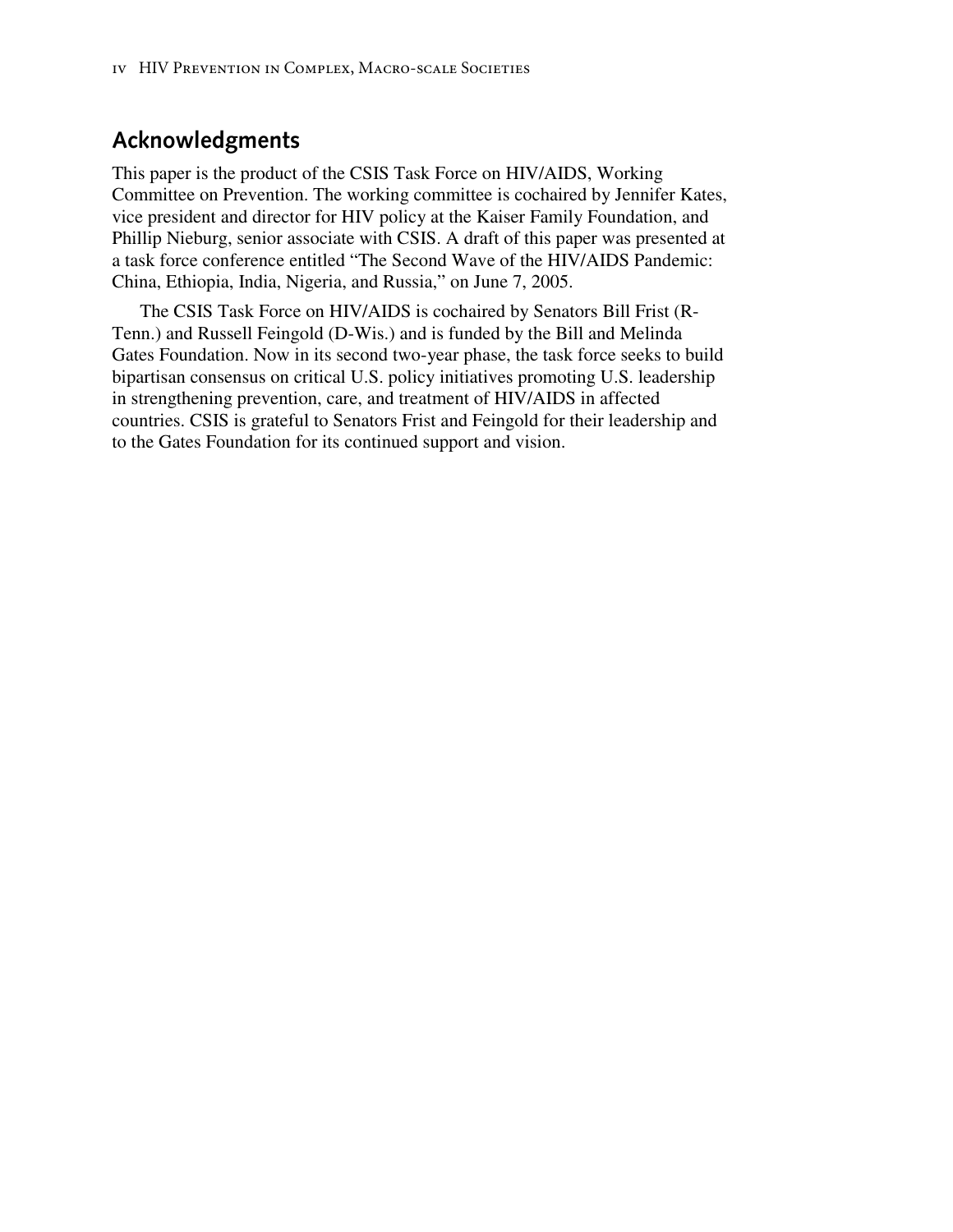## HIV Prevention in Complex, Macro-scale Societies

*Jennifer Kates and Phillip Nieburg* 

Among the many looming challenges facing the U.S. government and others in addressing HIV/AIDS is the epidemic's "second wave" $1,2,3$ ; that is, its potential impact in countries that currently have low- to mid-level HIV prevalence but stand on the brink of major epidemics if large-scale, effective prevention efforts are not scaled up now. China, India, Russia, Ethiopia, and Nigeria, in particular, have been identified as second-wave countries. Current official HIV-prevalence estimates range in these countries from 0.1 percent to 5.4 percent,<sup>4</sup> but prevalence is much higher in certain areas and among certain populations within each country, and HIV is moving beyond its initial concentration in the higher risk groups.<sup>5,67</sup> In many ways, each country is at an important "tipping point."

As such, HIV prevention is of paramount importance in second-wave states. This is not to diminish the importance of treatment and care for those already living with HIV/AIDS; rather, without significantly scaled-up prevention now, it will be extremely difficult to meet the need for care and treatment of a growing population living with the disease. Moreover, in the absence of effective prevention, it will be hard to curtail the global pandemic overall—in part, because these five nations are among the world's most populous and are important global and regional powers. Therefore, even a relatively small increase in HIVprevalence rates in these countries translates into a large number of people and growing share of the global HIV/AIDS burden. Consequently, the way in which the United States and other donors address HIV prevention in these five countries,

 $\overline{a}$ 

<sup>&</sup>lt;sup>1</sup> National Intelligence Council (NIC), *The Next Wave of HIV/AIDS: Nigeria, Ethiopia, Russia, India, and China* (Washington, D.C.: NIC, September 2002).

<sup>&</sup>lt;sup>2</sup> Peter Piot, "AIDS and the Way Forward," World AIDS Day address, Woodrow Wilson International Center for Scholars, Washington, D.C., November 30, 2004.

<sup>&</sup>lt;sup>3</sup> CSIS Task Force on HIV/AIDS, Second Wave States, http://www.csis.org/africa/HIVAIDS/ index.php?option=com\_csis\_progj&task=view&id=101.

<sup>4</sup> UNAIDS, *2004 Report on the Global AIDS Epidemic* (Geneva: UNAIDS, July 2004), pp. 189– 207, and http://www.unaids.org/html/pub/Global-Reports/Bangkok/ Table\_countryestimates\_ 2004 en xls.xls.

<sup>&</sup>lt;sup>5</sup> UNAIDS, 2004 Report on the Global AIDS Epidemic.<br><sup>6</sup> UNAIDS, AIDS Epidemic Undate 2004 (Geneva: UNA

UNAIDS, *AIDS Epidemic Update 2004* (Geneva: UNAIDS, December 2004). 7

UNAIDS, *AIDS Epidemic Update 2005* (Geneva: UNAIDS, December 2005).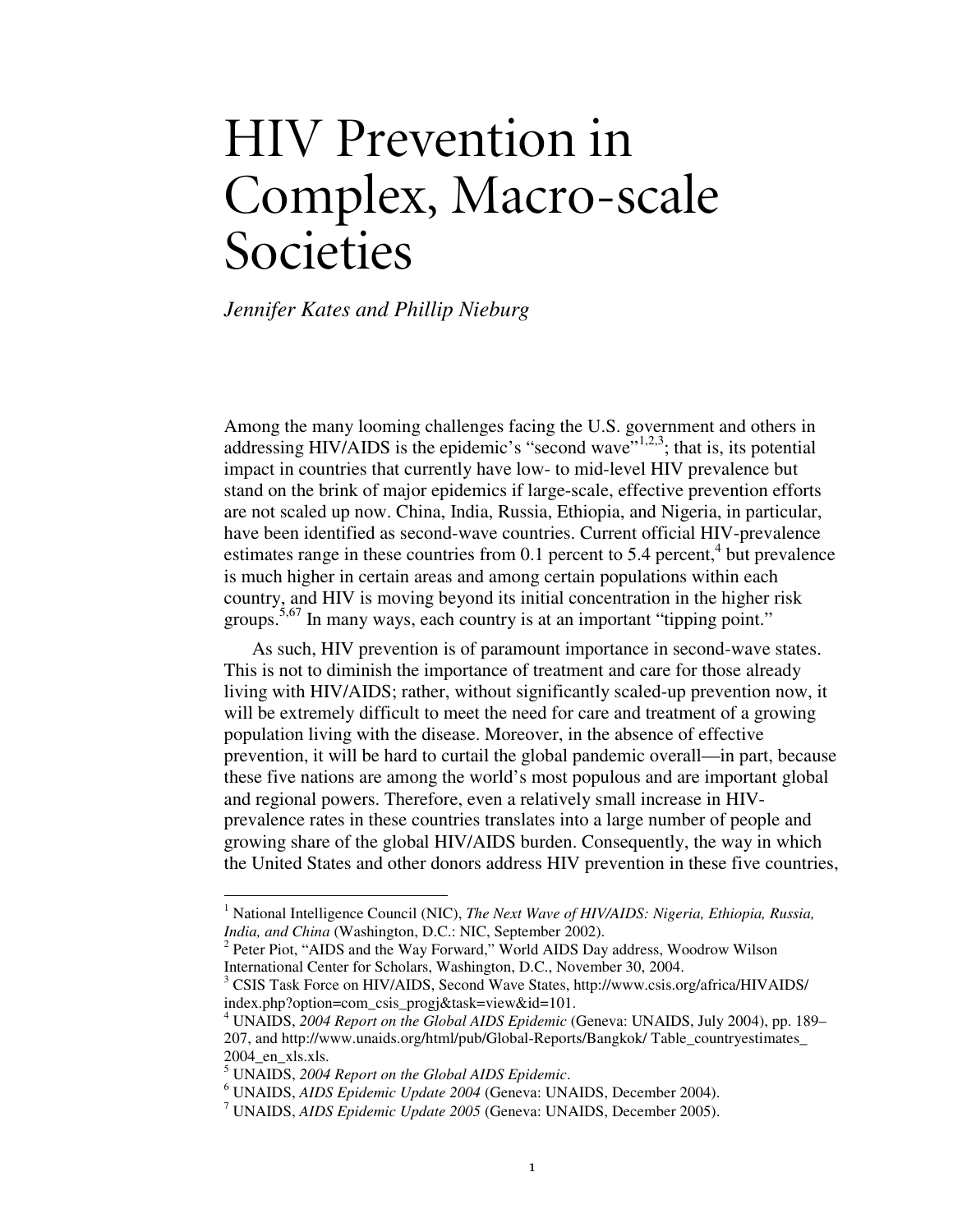as well their own internal responses, will help determine the future course of the global epidemic.

Looking across these five second-wave states, several common themes and issues emerge, as do key differences, which are instructive for assessing both the role of and challenges to HIV-prevention efforts. These include the following 10 key points:

- 1. **These five nations are among the world's most populous and are important global and/or regional powers.** In 2005, they collectively accounted for 43 percent of the world's population.<sup>8</sup> China is the largest nation in the world, followed by India, and Russia is ranked eighth. The borders of these three large nations are proximate. They are also nations of significant importance within the global political economy and of strategic interest to the United States. Nigeria, the ninth-largest country in the world and largest in Africa, is an important regional power on that continent. Ethiopia is the second-largest African country. Finally, these five large nations have significant geographic and population diversity, with multiple ethnic groups and languages, factors that present both opportunities and challenges to prevention efforts.
- 2. **Their HIV/AIDS epidemics are at different but critical tipping points.** Three of these countries find themselves at the nexus of concentrated and generalized epidemics—China, India, and Russia. Ethiopia and Nigeria already are experiencing generalized epidemics and sit within the region of the world hardest hit by HIV/AIDS to date, sub-Saharan Africa. Ethiopia faces some mounting and unique challenges, including a continuing food crisis and high levels of debt, and is classified by the World Bank as a heavily indebted poor country (HIPC). To date, the HIV/AIDS epidemics in China and Russia have been largely driven by injection drug use, although in both, sexual transmission is on the rise. The epidemics in India, Ethiopia, and Nigeria have been and continue to be driven by sexual transmission. Within each country, certain geographic areas have been more affected by HIV/AIDS than others. For example, in India, six states are considered to have high HIVprevalence rates (i.e., greater than 1 percent).<sup>9</sup>
- 3. **Weak HIV surveillance is a common problem across these countries,** and one that inhibits an understanding of the scope and trends of the epidemic. Although this is an issue for most countries in the world, it is particularly acute in second-wave states where surveillance data are critical at this point in time. In China, India, and Russia, for example, it has been difficult to come to agreement on official estimates of HIV prevalence, as well as projections of the potential impact of HIV over time.
- 4. **Multiple donors are involved in all five countries**, **offering both financial and technical assistance, as well as diplomatic input.** All five, for example,

 $\overline{a}$ 8 Population Reference Bureau (PRB), *2005 World Population Data Sheet* (Washington, D.C.: PRB, August 2005), http://www.prb.org/pdf05/05WorldDataSheet\_Eng.pdf.

<sup>9</sup> UNAIDS, *AIDS Epidemic Update 2005*, p. 33.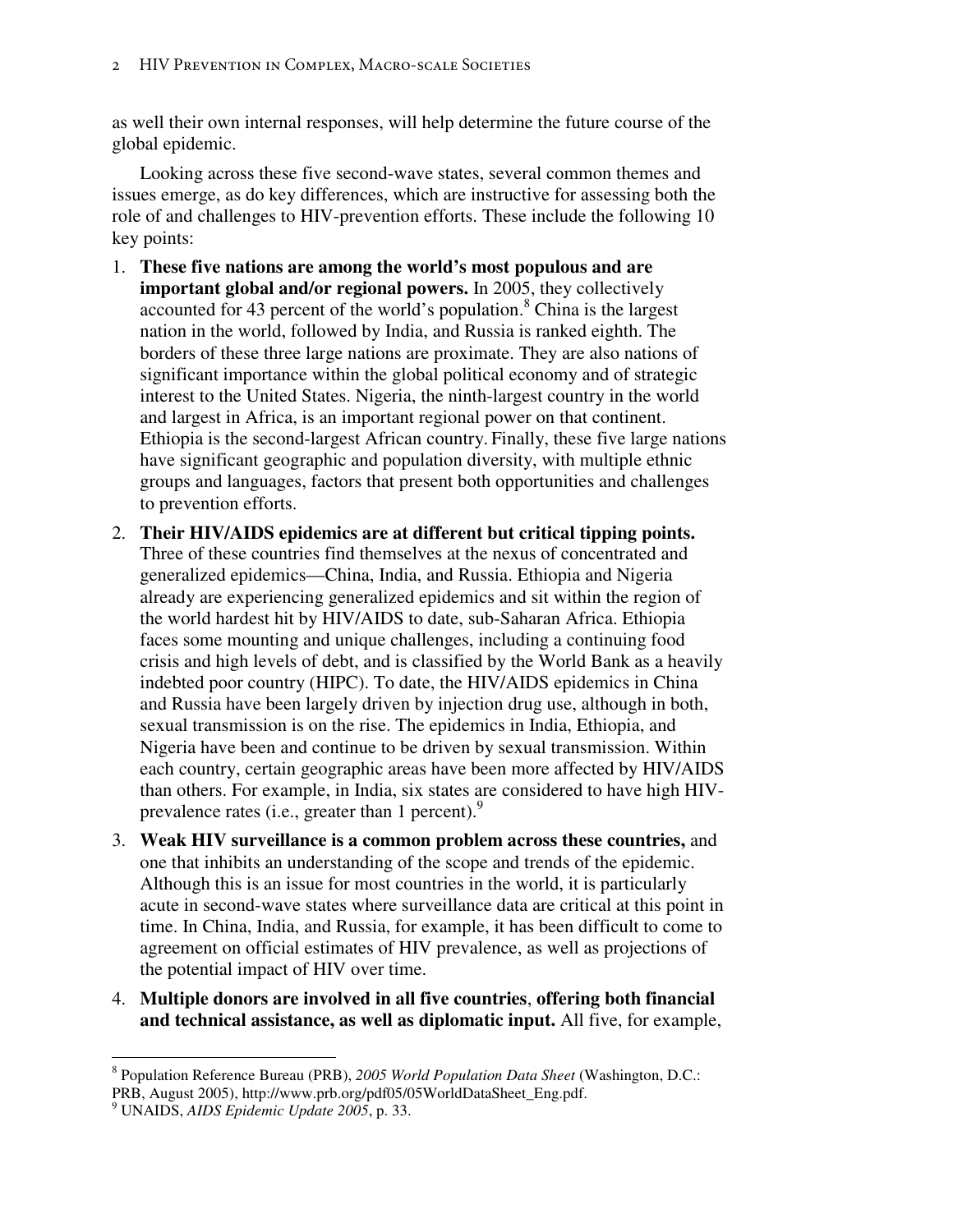have received grants from the Global Fund to Fight AIDS, Tuberculosis, and Malaria for HIV/AIDS efforts, $10$  and each has received World Bank grants, credits, or loans to address HIV/AIDS.<sup>11</sup> The United States plays an important role in all five countries. Two are  $PEPFAR<sup>12</sup>$  focus countries—Ethiopia and Nigeria—and are therefore receiving a significant amount of U.S. funding and other direct support. China, India, and Russia are not PEPFAR focus countries but have been designated as "countries of concern." Outside of the focus countries, India receives the largest amount of U.S. bilateral aid for  $HIV/AIDS.<sup>13</sup>$ 

- 5. **The role of donors vis-à-vis HIV prevention is complex and must be considered carefully.** It is important for the United States and other donors to assess how their assistance is or is not facilitating HIV-prevention efforts in these countries. China, India, and Russia do not often or easily see themselves as "recipients of aid" or in need of external assistance. Though this complicates the role of donors, it also underscores the need for diplomatic engagement to emphasize the importance of HIV prevention. Furthermore, because China, India, and Russia are not PEPFAR focus countries, it will be critical for the United States in particular to provide strong diplomatic leadership and technical assistance on the importance of HIV prevention. Ethiopia and Nigeria, on the other hand, as PEPFAR focus countries, are receiving large influxes of aid for HIV/AIDS. Much of this aid is for treatment, as the overall global response to HIV/AIDS has a strong emphasis on treatment, arguably an easier area to address than prevention. However, this emphasis should not come at the expense of HIV prevention. (Anecdotal evidence from Ethiopia and Nigeria suggests that both countries are focusing increasingly on antiretroviral treatment, potentially at the expense of prevention.)
- 6. **The decentralization of government health functions and budgetary authority** is on the rise in all five of these countries, raising important issues for HIV-prevention efforts. Such decentralization may allow for the tailoring of prevention efforts to particular needs and epidemic characteristics. However, funding of and coordination around HIV prevention at these multiple levels are often minimal.

 $\overline{a}$ 

 $10$  The Global Fund to Fight AIDS, Tuberculosis and Malaria, http://www.theglobalfund.org/ search/default.aspx?lang=en.

<sup>&</sup>lt;sup>11</sup> World Bank, Project Database and Country Briefs, 2005, http://web.worldbank.org/ external/projects/main?pagePK=223716&piPK=95917&theSitePK=40941&menuPK=225435&pa genumber=1&pagesize=100&totalrecords=144&sortby=BOARDSORTDATE&sortorder=DESC &category=advsearch&query=ALL&status=ALL&regioncode=ALL&countrycode=ALL&sector= ALL&majorsector=ALL&sectorboard=ALL&majorthemeid=ALL&themeid=88&network=ALL &prodline=ALL&prodlinetype=ALL&lendinstrtype=ALL&lendinstr=ALL&goalid=ALL&metath emeid=ALL&startyr=ALL&endyr=ALL&env=ALL&match=allRussia.

<sup>&</sup>lt;sup>12</sup> President's Emergency Plan for AIDS Relief (PEPFAR).

<sup>&</sup>lt;sup>13</sup> Office of the U.S. Global AIDS Coordinator, *Engendering Bold Leadership: The President's Emergency Plan for AIDS Relief*, First Annual Report to Congress (Washington, D.C.: U.S. Department of State, March 2005), p. 79, http://www.state.gov/documents/organization/ 43885.pdf.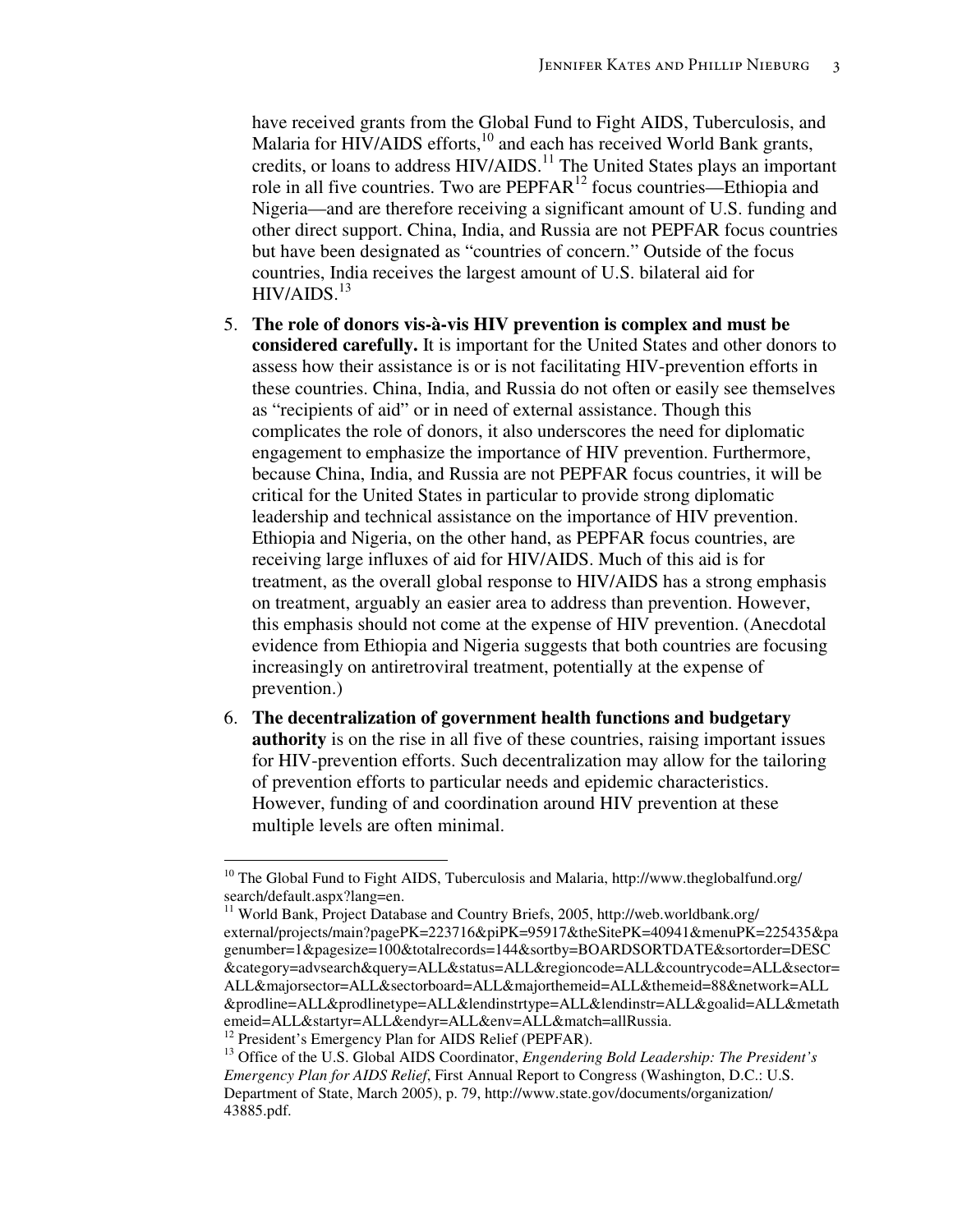- 4 HIV Prevention in Complex, Macro-scale Societies
- 7. **Stigma, including criminalization of risk behaviors and lack of legal protections, is a serious problem within each country,** and will have significant implications for curtailing the epidemic unless addressed. Stigma is of particular concern for injection drug users (IDUs), commercial sex workers (CSWs), and men who have sex with men (MSM).
- 8. **Prevention interventions must also target high-risk groups** especially IDUs, CSWs, and MSM, both to minimize their own vulnerability and to reduce further the spread of the epidemic more broadly. This is particularly the case in China, India, and Russia, but also in Ethiopia and Nigeria where CSWs continue to be at risk. Yet the very interventions needed to reach highrisk groups are often the most controversial. In some cases, clearer policy guidance by both affected and donor governments on the types of interventions that will be supported to reach these groups (e.g., drug treatment/substitution therapy, syringe access, outreach services for commercial sex workers, condoms, etc.) is needed.
- 9. **Addressing the epidemic's impact on women and girls needs to be a fundamental part of HIV prevention.** Today, women represent close to half of all adults living with HIV/AIDS and in some countries far outnumber the number of men infected. In Ethiopia and Nigeria, for example, women already represent more than half of those living with HIV/AIDS. The epidemics in China, India, and Russia, while still primarily male, are likely to see increasing impacts on women and girls without increased attention to the factors that make women and girls particularly vulnerable to HIV infection or complicate their access to services once infected.
- 10. **Both "structural" and "operational" prevention are important.** Finally, HIV prevention requires attention not only to direct or "operational" prevention interventions—that is, interventions specific to HIV such as HIV testing and counseling—but to "structural" prevention, the underlying factors that make societies and individuals vulnerable to HIV infection in the first place, including poverty, the status of women, food insecurity, and others. These structural factors, however, are often intractable, pre-date and transcend HIV/AIDS, and will likely not disappear even if and when an HIV vaccine becomes available. Therefore, donors and affected countries alike are faced with the challenging question of how much of their HIV-specific funding and assistance should go to address these larger issues and how responses to structural factors can incorporate a more explicit HIV focus.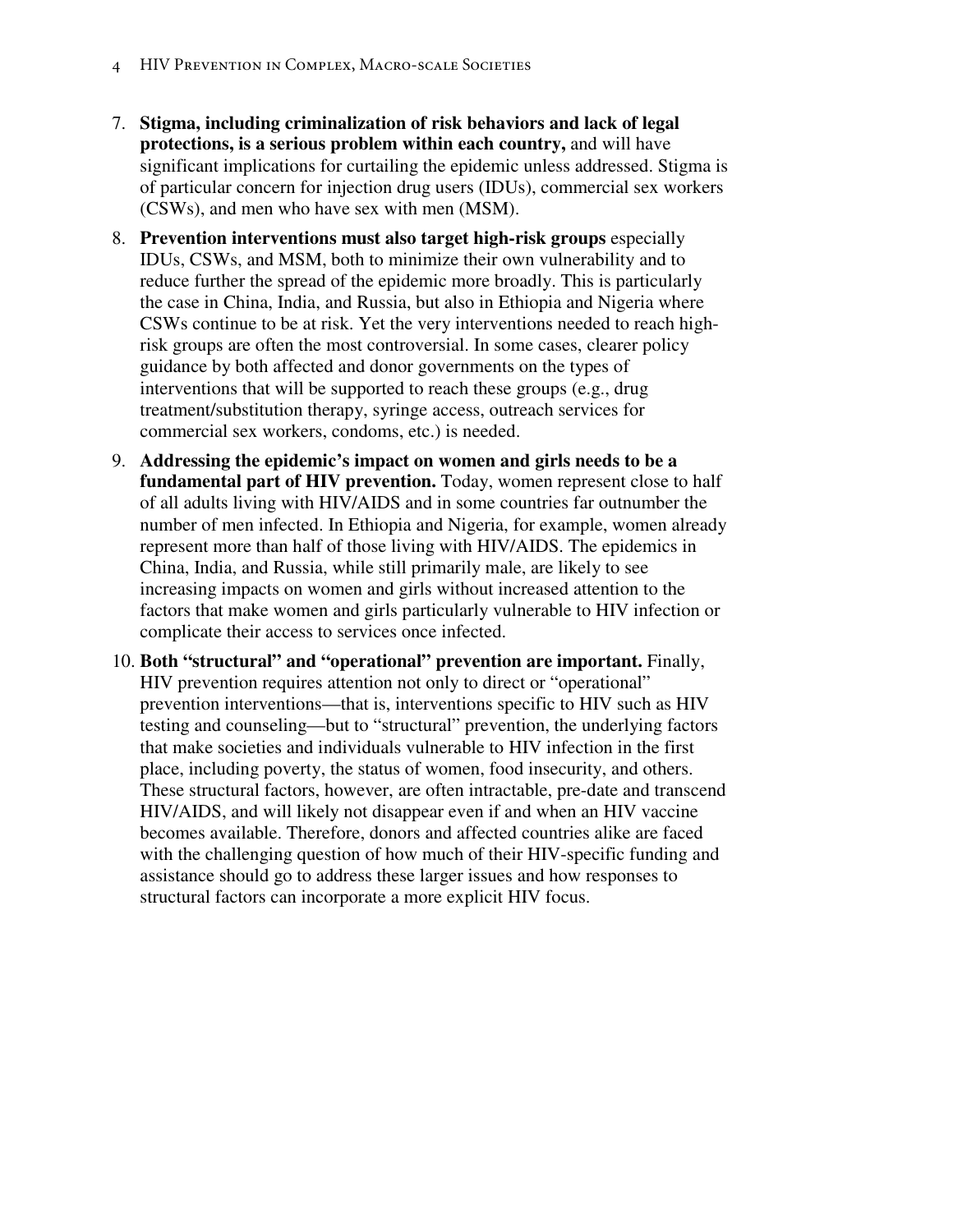| <b>KEY VARIABLES</b>                                                                   | <b>CHINA</b>                                    | <b>INDIA</b>                              | <b>RUSSIA</b>                                     | <b>ETHIOPIA</b>                                       | <b>NIGERIA</b>                        |
|----------------------------------------------------------------------------------------|-------------------------------------------------|-------------------------------------------|---------------------------------------------------|-------------------------------------------------------|---------------------------------------|
| DEMOGRAPHIC AND ECONOMIC VARIABLES                                                     |                                                 |                                           |                                                   |                                                       |                                       |
| <b>UNAIDS Region</b>                                                                   | East Asia                                       | South/Southeast<br>Asia                   | Eastern<br>Europe/<br>Central Asia                | Sub-Saharan<br>Africa (East)                          | Sub-<br>Saharan<br>Africa<br>(West)   |
| World Bank<br>classification<br>of economy, 2005 <sup>2</sup>                          | lower middle<br>income; less<br>indebted        | low income;<br>less indebted              | lower middle<br>income;<br>moderately<br>indebted | low income;<br>moderately<br>indebted;<br><b>HIPC</b> | low income;<br>moderately<br>indebted |
| Total land area (in<br>million square miles) <sup>3</sup>                              | 3.7                                             | 1.3                                       | 6.5                                               | 0.5                                                   | 0.4                                   |
| Population (millions) /<br>world rank, 2005 <sup>4</sup>                               | 1,304 / #1                                      | 1,104 / #2                                | 144/#8                                            | 77 (not in top<br>10)                                 | 131 / #9                              |
| Gross national income<br>(GNI) per capita,<br>2003 <sup>5</sup>                        | \$1,100                                         | \$530                                     | \$2,610                                           | \$90                                                  | \$320                                 |
| Per capita health<br>expenditure, 2002 <sup>5,6</sup>                                  | \$261                                           | \$96                                      | \$535                                             | \$21                                                  | \$43                                  |
| Health expenditure as<br>% of GDP, 2002 <sup>5</sup>                                   | 5.8%                                            | 6.1%                                      | 6.2%                                              | 5.7%                                                  | 4.7%                                  |
| Percent population <<br>age $15^7$                                                     | 22%                                             | 36%                                       | 16%                                               | 44%                                                   | 44%                                   |
| Life expectancy at<br>birth, 2003 <sup>5</sup>                                         | 71                                              | 62                                        | 65                                                | 50                                                    | 45                                    |
| Child $(< 5$ years)<br>mortality rate<br>(per 1,000<br>male/female), 2003 <sup>5</sup> | 32/43                                           | 85/90                                     | 18/14                                             | 177/160                                               | 200 / 197                             |
| Maternal mortality,<br>(per 100,000 live<br>births), 2000 <sup>8</sup>                 | 56                                              | 540                                       | 65                                                | 850                                                   | 800                                   |
| Adult illiteracy rate,<br>(%, male/female),<br>$2000^{8}$                              | 7.9 / 22.1                                      | 32/55                                     | 0.3 / 0.6                                         | 53/69                                                 | 28/44                                 |
| Type of<br>government <sup>3,9</sup>                                                   | one party                                       | federal republic                          | federation                                        | federal republic                                      | federal<br>republic                   |
| Government<br>administrative<br>divisions $^{3,9}$                                     | 23 provinces,<br>5 regions, 4<br>municipalities | 28 states, 7<br>union territories         | 88 regions,<br>including 2<br>federal cities      | 9 states, 2 city<br>administrations                   | 36 states.<br>1 territory             |
| <b>HIV/AIDS VARIABLES</b>                                                              |                                                 |                                           |                                                   |                                                       |                                       |
| Year of first HIV<br>case <sup>10</sup>                                                | 1985                                            | 1986                                      | 1986                                              | 1986 <sup>11</sup>                                    | 1986                                  |
| <b>UNAIDS/WHO</b><br>epidemic<br>classification $12$                                   | concentrated<br>$\rightarrow$ generalized       | concentrated<br>$\rightarrow$ generalized | concentrated<br>$\rightarrow$ generalized         | generalized                                           | generalized                           |
| <b>Adult HIV/AIDS</b><br>prevalence (%), 2003 <sup>1</sup>                             | 0.1%                                            | 0.9%                                      | 1.1%                                              | 4.4%                                                  | 5.4%                                  |

### **Annex. Cross-country Comparison of Second-wave States**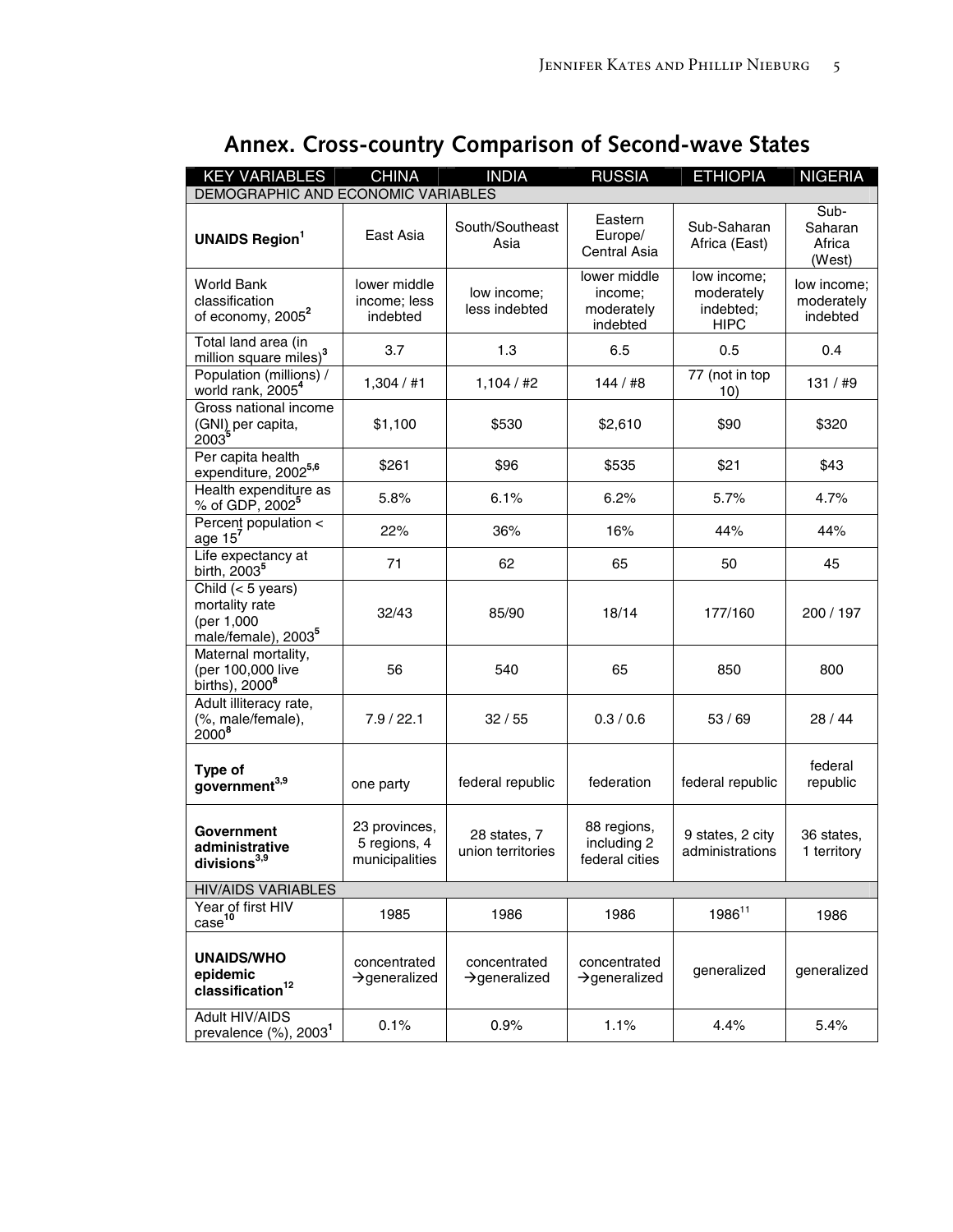#### **Annex. Cross-country Comparison of Second-wave States (cont'd.)**

| <b>KEY VARIABLES</b>                                                                                             | <b>CHINA</b>                                          | <b>INDIA</b>                                      | <b>RUSSIA</b>                                    | <b>ETHIOPIA</b>                                        | <b>NIGERIA</b>                                        |  |  |
|------------------------------------------------------------------------------------------------------------------|-------------------------------------------------------|---------------------------------------------------|--------------------------------------------------|--------------------------------------------------------|-------------------------------------------------------|--|--|
| <b>Estimated no. living</b><br>with HIV/AIDS,<br>$2003^{1,13}$                                                   | 840,000                                               | 5,100,000                                         | 860,000                                          | 1,500,000                                              | 3,600,000                                             |  |  |
| Women as % of<br>adult prevalence,<br>$2003^1$                                                                   | 23%                                                   | 38%                                               | 34%                                              | 55%                                                    | 58%                                                   |  |  |
| Predominant mode of<br><b>HIV</b><br>transmission <sup>10,14,15</sup>                                            | IDU<br>(个sexual)                                      | sexual                                            | IDU<br>(个sexual)                                 | sexual                                                 | sexual                                                |  |  |
| Most affected<br>regions/states <sup>10,14,15</sup>                                                              | 8 hard hit<br>provinces/<br>autonomous<br>regions     | 6 states $> 1\%$<br><b>HIV/AIDS</b><br>prevalence | 10 regions w/<br>70% of<br>reported HIV<br>cases | highest<br>prevalence in<br>urban/peri-<br>urban areas | all states<br>$>1\%$<br><b>HIV/AIDS</b><br>prevalence |  |  |
| <b>GOVERNMENT &amp; DONOR RESPONSE VARIABLES</b>                                                                 |                                                       |                                                   |                                                  |                                                        |                                                       |  |  |
| Domestic HIV/AIDS<br>budget (federal; in<br>U.S.\$ equivalent)                                                   | \$97 million<br>FY 2004 <sup>16</sup>                 | \$69 million<br>FY 2004/200517                    | < \$10 million<br>FY 2004 <sup>18</sup>          | [not available]                                        | \$30 million<br>FY 2004 <sup>19</sup>                 |  |  |
| Global Fund To Fight<br>AIDS, TB and Malaria,<br>5-year totals over 4<br>rounds for HIV/AIDS <sup>20</sup>       | \$162 million                                         | \$241 million<br>(TB/HIV=\$15<br>million)         | \$210 million                                    | \$541 million                                          | \$71 million                                          |  |  |
| World Bank total grant<br>(IDA) or loan (IDRB)<br>commitment,<br>cumulative as of April<br>2005 <sup>21,22</sup> | \$60 million<br>(IDRB)                                | \$418 million<br>(IDA)                            | \$150 million<br>(IDRB)                          | \$160 million<br>(IDA)                                 | \$217 million<br>(IDA)                                |  |  |
| U.S. government<br>PEPFAR focus<br>country (yes/no) <sup>23</sup>                                                | no<br>("country of<br>concern")                       | no<br>("country of<br>concern")                   | no<br>("country of<br>concern")                  | yes                                                    | yes                                                   |  |  |
| U.S. government<br>bilateral funding<br>commitment, FY<br>2004 <sup>23,24</sup>                                  | \$37 million<br>(for HIV/AIDS<br>& other<br>diseases) | \$36 million                                      | > \$10 million                                   | \$48 million<br>(\$70 million<br>FY 2005)              | \$71 million<br>(\$109<br>million<br>FY 2005)         |  |  |

1 UNAIDS, *2004 Report on the Global AIDS Epidemic* (Geneva: UNAIDS, July 2004), pp. 189–207, http://www.unaids.org/html/pub/Global-

Reports/Bangkok/Table\_countryestimates\_2004\_en\_xls.xls.

2 World Bank, Country Classification, List of Economies, April 2005, http://www.worldbank.org/data/countryclass/classgroups.htm.

3 "Background Notes," various issues, U.S. State Department, http://www.state.gov/r/pa/ei/bgn/.

4 Population Reference Bureau (PRB), *2005 World Population Data Sheet* (Washington, D.C.: PRB, August 2005),

http://www.prb.org/pdf05/05WorldDataSheet\_Eng.pdf.

5 World Health Organization, Statistical Information System (WHOSIS), June 5, 2005.

6 In international dollars.

7 United Nations Development Programme (UNDP), *Human Development Report 2004* (New York: UNDP, 2004).

8 UNAIDS/WHO, "Epidemiological Fact Sheets on HIV/AIDS and Sexually Transmitted Infections, 2004,"

http://www.who.int/hiv/pub/epidemiology/pubfacts/en/.

9 Central Intelligence Agency (CIA), *The World Fact Book* (Washington, D.C.: CIA, May 2005), http://www.cia.gov/cia/publications/factbook/.

10 CSIS Task Force on HIV/AIDS, Second Wave States, http://www.csis.org/hivaids/index.php?option=com\_csis\_progj&task=view&id=101.

11 Evidence of HIV in 1984 from stored sera. See Negatu Mereka, "The Status of HIV/AIDS in Ethiopia," presented at a conference hosted by the

CSIS Task Force on HIV/AIDS, Washington, D.C., June 7, 2005, http://www.kaisernetwork.org/health\_cast/uploaded\_files/Nigatu\_Ethiopia.pdf.